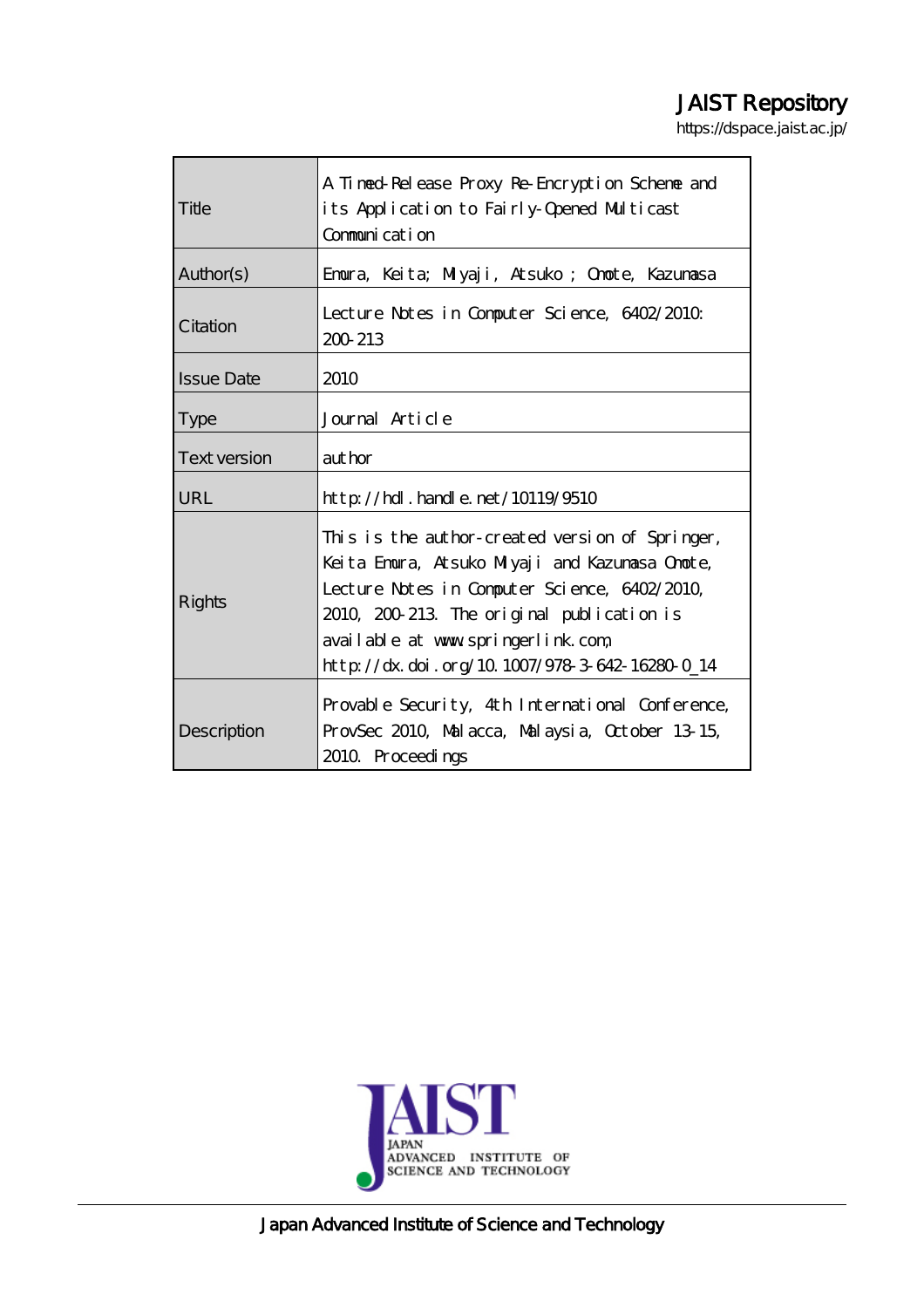## **A Timed-Release Proxy Re-Encryption Scheme and its Application to Fairly-Opened Multicast Communication**

Keita Emura<sup>1</sup>, Atsuko Miyaji<sup>2</sup>, and Kazumasa Omote<sup>2</sup>

<sup>1</sup> Center for Highly Dependable Embedded Systems Technology <sup>2</sup> School of Information Science Japan Advanced Institute of Science and Technology, 1-1, Asahidai, Nomi, Ishikawa, 923-1292, Japan *{*k-emura, miyaji, omote*}*@jaist.ac.jp

**Abstract.** Timed-Release Encryption (TRE) (proposed by May in 1993) prevents even a legitimate recipient decrypting a ciphertext before a semi-trusted Time Server (TS) sends trapdoor *s<sup>T</sup>* assigned with a release time *T* of the encryptor's choice. Cathalo et al. (ICICS2005) and Chalkias et al. (ESORICS2007) have already considered encrypting a message intended to multiple recipients with the same release time. These schemes are efficient compared with previous TRE schemes with recipient-to-recipient encryption, since the most costly part (especially pairing computation) has only to be computed once, and this element is used commonly. One drawback of these schemes is the ciphertext size and computational complexity, which depend on the number of recipients *N*. In this paper, for the first time we propose Timed-Release Proxy Re-Encryption (TR-PRE) scheme. As in PRE, a semi-trusted proxy transforms a ciphertext under a particular public key (this can be regarded as a mailing list) into re-encrypted ciphertexts under each recipient (who can be regarded as mailing list members). *Even if the proxy transformation is applied to a TRE ciphertext, the release time is still effective*. An encryptor can transfer *N*-dependent computation parts to the proxy. This function can be applied to multicast communication with a release time indication. For example, in an on-line examination, an examiner sends encrypted e-mails to each examinee, and each examination can be fairly opened at the same time. Our TR-PRE scheme is provably secure under both chosen-time period chosen-ciphertext attack (IND-CTCA) and replayable chosen-ciphertext attack (IND-RCCA) without random oracles.

## **1 Introduction**

Timed-Release Encryption (TRE) was proposed by May [26], where even a legitimate recipient cannot decrypt a ciphertext before a semi-trusted Time Server (TS) sends (or broadcasts) trapdoor  $s_T$  assigned with release time *T* of the encryptor's choice. Several kinds of TRE schemes have been proposed, e.g.,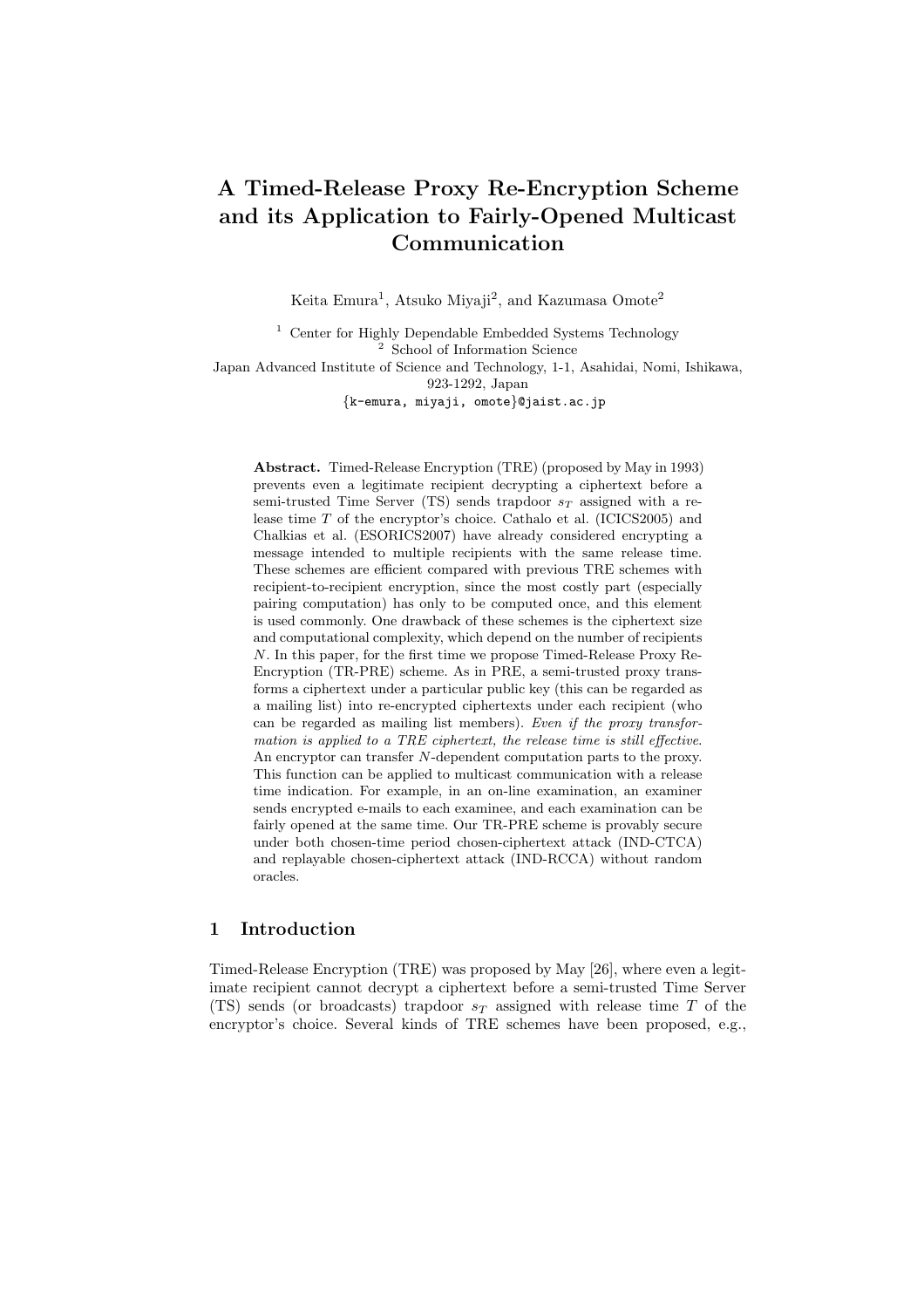TRE with Pre-open Capability (TRE-PC) [15, 16, 21], some generic constrictions [12–14, 28], and so on. Points worthy of special mention are Cathalo et al.  $[10]$  and Chalkias et al.  $[11]^3$ , who have already considered encrypting a message intended to several recipients with the same release time. As in Cathalo et al. [10], we do not consider encrypting with distinct release times, since colluding receivers could decrypt the message without having the appropriate trapdoor. Schemes by Cathalo et al. and Chalkias et al. are efficient compared with previous TRE schemes with recipient-to-recipient encryption, since the most costly part (especially pairing computation  $e(\cdot, \cdot)$ ) has only to be computed once, and this element is used commonly. Informally, for a common release time *T* and number of recipients *N*, the form of a ciphertext in the Cathalo et al. scheme is:  $(C_1, C_2, \ldots, C_N, (M||\text{random nonce}) \oplus K)$ , RecipientList, T), where  $K = Hash(e(\cdot, \cdot))$  is a commonly used ephemeral key computed by both  $C_i$  and a user *U<sup>i</sup>* 's secret key. One drawback of this scheme is the ciphertext size, namely, the length of the ciphertext depends on the number of recipients  $N$  (See Fig.1). If each ciphertext (for a user  $U_i$ ) is represented as  $(C_i, (M|| \text{random nonce}) \oplus K, T)$ , then actual transferred ciphertext size is constant. Nevertheless, there is still a remaining problem, where computational complexity also depends on *N*. This can be a serious problem when *N* becomes large.



**Fig. 1: Previous TRE for Multiple Recipients**

Proxy Re-Encryption (PRE) was proposed in [4] by Blaze, Bleumer, and Stauss, where a semi-trusted proxy transforms a ciphertext encrypted by a delegator Alice's public key into a re-encrypted ciphertext that can be decrypted using a delegatee Bob's secret key. As application of PRE schemes, e-mail systems based on PRE have been proposed, such as [5, 22–24].

In cloud computing environments [30], users do not have to consider the actual data storage of some services, and therefore data management becomes

Note that Chow et al. [15] showed that the Chalkias et al. scheme is vulnerable under the CCA attack.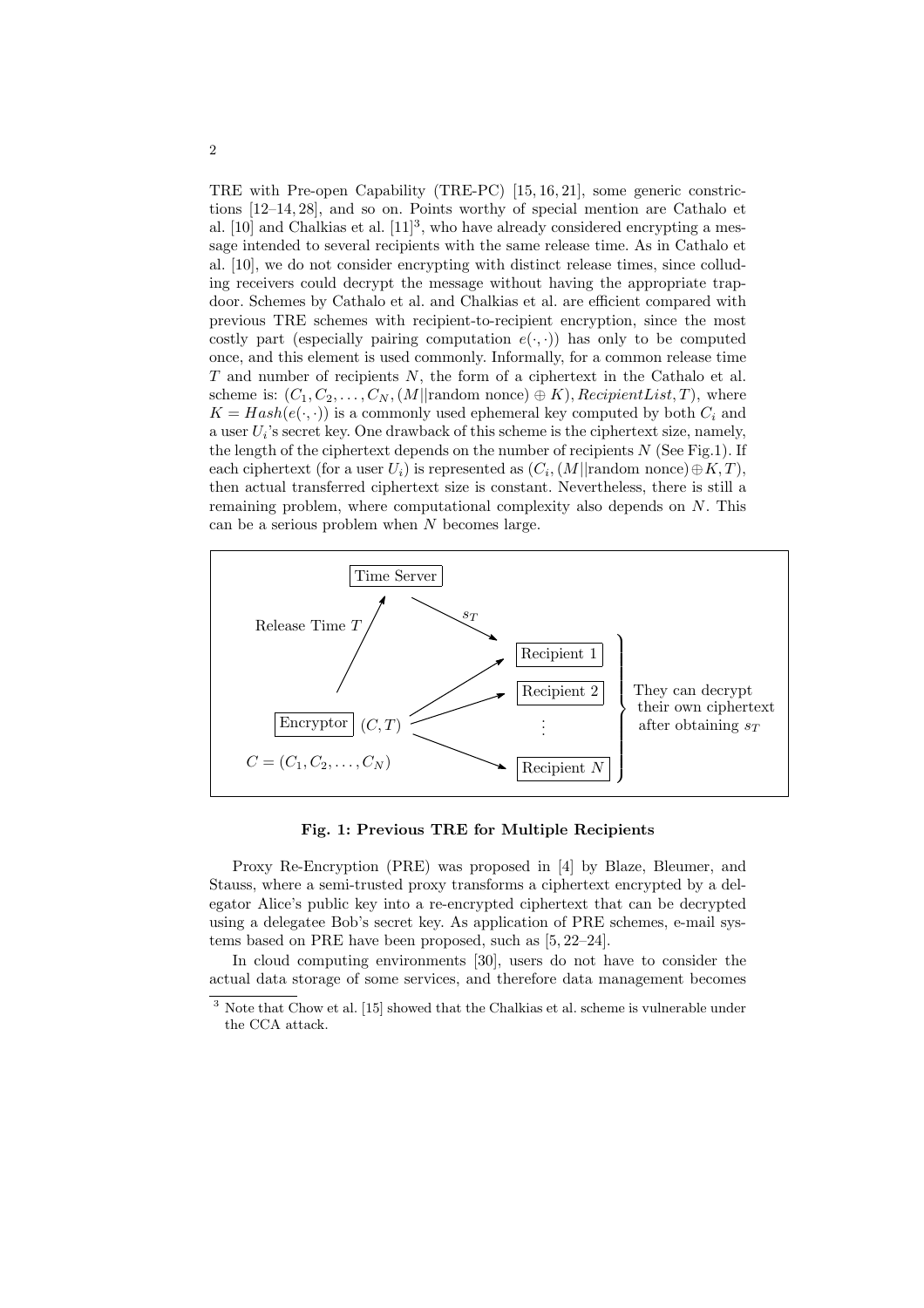more and more difficult. Usually, *access control of data* and *encryption of data* are different technologies. Therefore, TRE (attribute-based encryption [3, 20, 27] is also another example) is suitable in cloud computing environments, since the access control function is included in the encrypted data itself. In PRE, access control (namely, who has decryption rights) may be complicated and difficult to manage, when the number of users becomes large.

**Our contribution** : In this paper, for the first time we propose a Timed-Release Proxy Re-Encryption (TR-PRE) scheme. An encryptor computes a TRE ciphertext under a particular public key (this can be regarded as a mailing list), and a proxy translates this ciphertext into re-encrypted ciphertexts under each recipient (who can be regarded as mailing list members). *Even if the proxy transformation is applied to a TRE ciphertext, the release time is still effective*. To the best of our knowledge, no TR-PRE have considered this release time property, although there are several research papers on TRE and PRE. We illustrate our TR-PRE in Fig.2. In this situation, from the viewpoint of an encryptor, the number of ciphertexts (and computational complexity also) does not depend on the number of recipients *N*. In other words, the encryptor can transfer these *N*-dependent parts to the proxy. As in PRE, the proxy cannot decrypt ciphertexts.

Our TR-PRE can be applied to multicast communication with a release time indication. For example, in an on-line examination, an examiner sends encrypted e-mails to each examinee, and each examination can be opened at the same time. As another application, by using our scheme as a building tool for e-mail systems based on PRE [5, 22–24], we can achieve e-mail systems with release time indication. Our work is valuable in adding an access control function into encrypted (and re-encrypted) data itself.



**Fig. 2: Our TR-PRE with Multiple Recipients**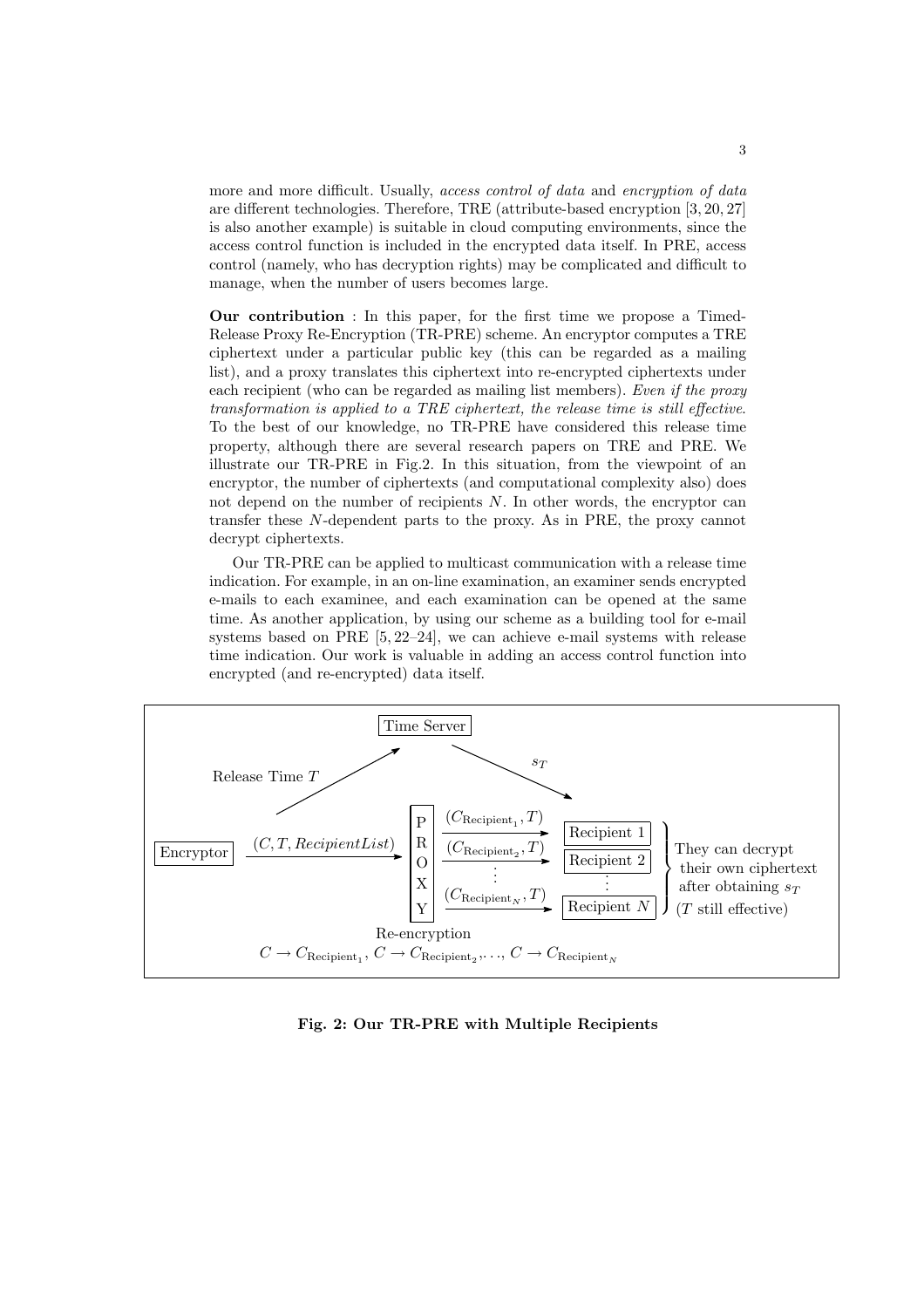**The difficulty** : The construction of TR-PRE is not trivial, even if a generic construction of TRE is given. For example, in Nakai et al.'s construction  $|28|^4$ (based on Identity-Based Encryption (IBE), Public Key Encryption (PKE), and Strongly Existential Unforgeable (SEU) one-time signature), a ciphertext is represented as  $(K_n, T, c_1, c_2, \sigma)$ , where  $K_n$  is a signature verification key (paired with a signing key  $K_s$ ), *T* is a release time,  $c_1 = \textsf{PKE}.\textsf{Enc}(upk, (K_v||r))$ , *r* is a random number chosen from the message space, *upk* is a user's public key,  $c_2 = \text{IBE}.\text{Enc}(T, (K_v||(M \oplus r)))$ , and  $\sigma = \text{Sign}(K_s, (T||c_1||c_2))$ . In this construction, *T* is regarded as the "identity" of IBE scheme. When simply exchanging underlying PKE scheme to a CCA-secure proxy re-encryption scheme (such as [25]),  $\sigma$  cannot work after the proxy translates  $c_1$  into  $c'_1$  (which can be decrypted by another user), since a "signed-message" *c*<sup>1</sup> has already been changed. Other generic constructions [12, 13] require random oracles, since these constructions apply the Fujisaki-Okamoto transformation [18]. In [14], a general construction of TRE based on Security-Mediated Certificateless Encryption (SMCLE) was proposed. However, SMCLE is not a primitive tool (such as PKE, IBE, digital signatures, hash functions, and so on), and therefore "TRE combines PRE" is similar to "SMCLE combines PRE". From the above considerations, we need another structure to combine TRE and PRE schemes without random oracles. **Organization** : The paper is organized as follows: Security definitions of TR-PRE are presented in Section 3. Our scheme is described in Section 4. The security analyses are presented in Section 5.

## **2 Preliminaries**

Note that  $x \stackrel{\$}{\leftarrow} S$  means that *x* is chosen uniformly from a set *S*.  $y \leftarrow A(x)$  means that *y* is an output of an algorithm *A* under an input *x*.

## **2.1 Bilinear Groups and Complexity Assumption**

**Definition 1.** (**Bilinear Groups**) *Bilinear groups and a bilinear map are defined as follows:*

- 1.  $\mathbb{G}_1$  *and*  $\mathbb{G}_2$  *are cyclic groups of prime order p.*
- 2. *g is a generator of*  $\mathbb{G}_1$ *.*
- *3. e is an efficiently computable bilinear map*  $e : \mathbb{G}_1 \times \mathbb{G}_1 \rightarrow \mathbb{G}_2$  with the *following properties.*
	- Bilinearity: for all  $u, u', v, v' \in \mathbb{G}_1$ ,  $e(uu', v) = e(u, v)e(u', v)$  and  $e(u, vv') =$  $e(u, v)e(u, v').$
	- *Non-degeneracy* :  $e(g, g) \neq 1_{\mathbb{G}_2}$  ( $1_{\mathbb{G}_2}$  *is the*  $\mathbb{G}_2$  *unit*).

<sup>4</sup> This construction also handles pre-open capability. A recipient can decrypt a ciphertext by using a pre-open key before the release time has not been passed. We omit the explanation of this property.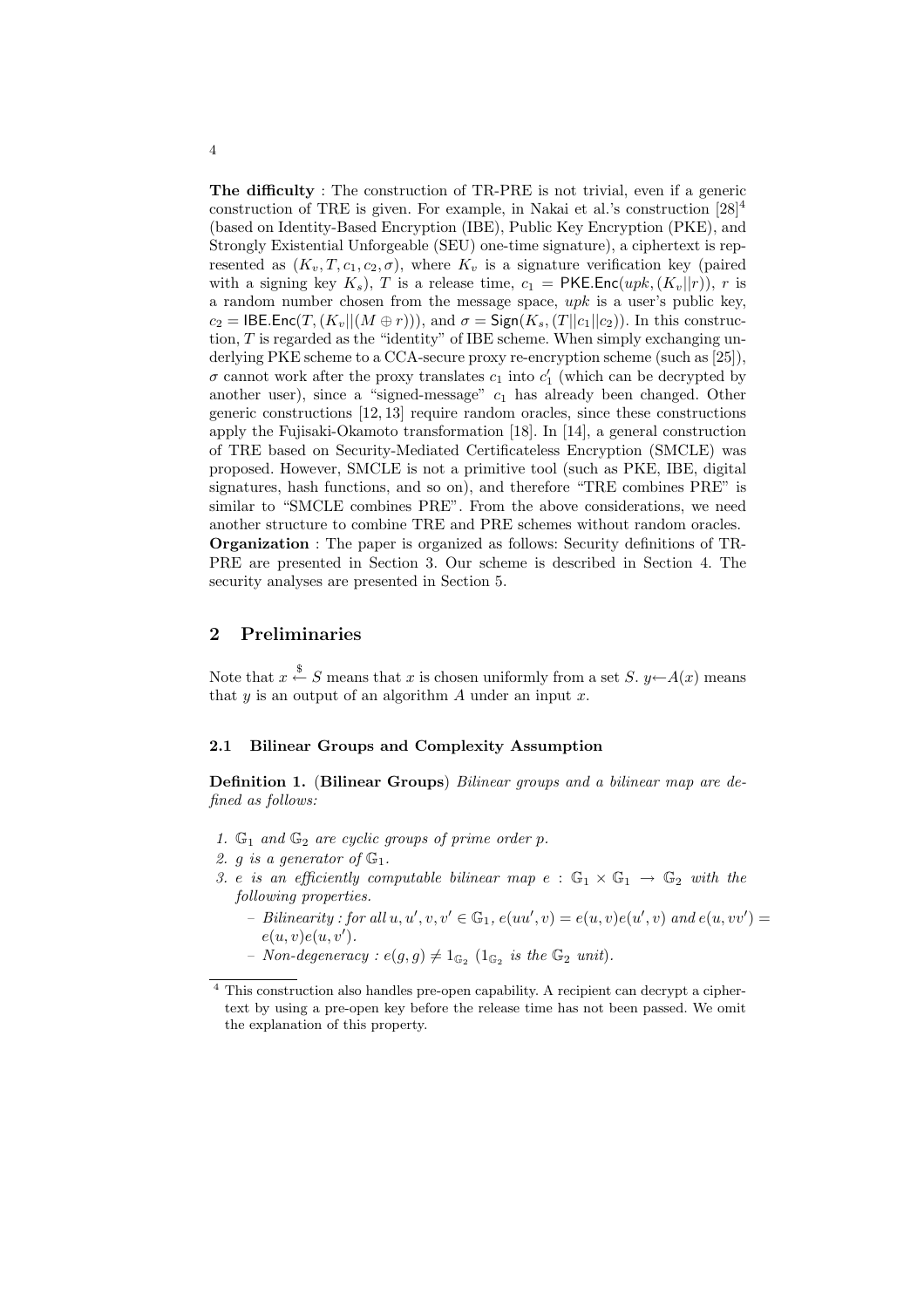**Definition 2.** (**3***-***QDBDH assumption**) *[25] The 3-Quotient Decision Bilinear Diffie-Hellman (3-QDBDH) problem is a problem, for input of a tuple*  $(g, g^a, g^{a^2}, g^{a^3}, g^b, Z) \in \mathbb{G}_1^5 \times \mathbb{G}_2$  *to decide whether*  $Z = e(g, g)^{b/a}$  *or not. An algo* $r$ *ithm A has advantage*  $\epsilon$  *in solving 3-QDBDH problem in*  $\mathbb{G}_1$  *if*  $Adv_{3-ODBDH}(\mathcal{A})$  :=  $|\Pr[\mathcal{A}(g, g^a, g^{a^2}, g^{a^3}, g^b, e(g, g)^{b/a}) = 0] - \Pr[\mathcal{A}(g, g^a, g^{a^2}, g^{a^3}, g^b, e(g, g)^z) = 0]| \ge$  $\epsilon(k)$ , where  $e(g, g)^z \in \mathbb{G}_2 \setminus \{e(g, g)^{b/a}\}.$  We say that the 3-QDBDH assumption *holds in*  $\mathbb{G}_1$  *if no PPT algorithm has an advantage of at least*  $\epsilon$  *in solving the 3-QDBDH problem.*

The hardness of the 3-QDBDH problem was discussed in [25], where the 3- QDBDH problem is not easier than the *q*–Decisional Bilinear Diffie-Hellman Inversion (*q*-DBDHI) problem [6]. The difficulty of *q*-DBDHI problem in generic groups was shown in [17], and this result implies the difficulty of the 3-QDBDH problem in generic groups. As in [25], we use the modified version of the 3- QDBDH (modified 3-QDBDH) problem, where for input of a tuple  $(g, g^{1/a}, g^a, g^{a^2}, g^b, Z) \in$  $\mathbb{G}_1^5 \times \mathbb{G}_2$  to decide whether  $Z = e(g, g)^{b/a^2}$  or not. This modified 3-QDBDH problem is equivalent to the 3-QDBDH problem (See [25] Lemma 1).

**Definition 3.** (**Truncated decisional q***-***ABDHE assumption**) *[19] The truncated decisional q-Augmented Bilinear Diffie-Hellman (q-ABDHE) problem is a problem, for input of a tuple*  $(g', g'^{(\alpha^{q+2})}, g, g^{\alpha}, g^{\alpha^2}, \ldots, g^{\alpha^q}, Z) \in \mathbb{G}_1^{q+3} \times \mathbb{G}_2$ *to decide whether*  $Z = e(g, g')^{\alpha^{q+1}}$  *or not. An algorithm A has advantage*  $\epsilon$ *in solving truncated decisional q-ABDHE problem in*  $\mathbb{G}_1$  *if*  $Adv_{q\text{-}ABDHE}(\mathcal{A})$  :=  $\Pr[\mathcal{A}(g',{g'}^{(\alpha^{q+2})},g,g^{\alpha},g^{\alpha^{2}},\ldots,g^{\alpha^{q}},e(g,g')^{\alpha^{q+1}})=0]-\Pr[\mathcal{A}(g',{g'}^{(\alpha^{q+2})},g,g^{\alpha},g^{\alpha^{2}},g^{\alpha^{2}}],$  $\ldots, g^{\alpha^q}, e(g, g')^z) = 0 \leq \epsilon(k),$  where  $e(g, g')^z \in \mathbb{G}_2 \setminus \{e(g, g')^{\alpha^{q+1}}\}.$  We say that *the truncated decisional q*-*ABDHE* assumption holds in  $\mathbb{G}_1$  *if no PPT algorithm* has an advantage of at least  $\epsilon$  in solving the truncated decisional  $q$ -ABDHE prob*lem.*

## **2.2 Strongly Existential Unforgeable One-Time Signatures**

We apply the Libert-Vergnaud PRE [25], which applies the CHK transformation [8] to satisfy CCA security. Therefore, we also use an SEU one-time signature  $[2, 7, 29]$ . An SEU one-time signature *Π* consists of three algorithms, Sig*.*KeyGen, Sign and Verify. Sig.KeyGen is a probabilistic algorithm which outputs a signing/verification key pair  $(K_s, K_v)$ . Sign is a probabilistic algorithm which outputs a signature  $\sigma$  from  $K_s$ , and a message  $M \in \mathcal{M}_{Sig}$ , where  $\mathcal{M}_{Sig}$ is the message space of a signature scheme. Verify is a deterministic algorithm which outputs a bit from  $\sigma$ ,  $K_v$  and M. "Verify outputs 1" indicates that  $\sigma$  is a valid signature of *M*, and 0, otherwise. The security experiment of SEU onetime signature under an adaptive Chosen Message Attack (one-time CMA-SEU) is defined as follows: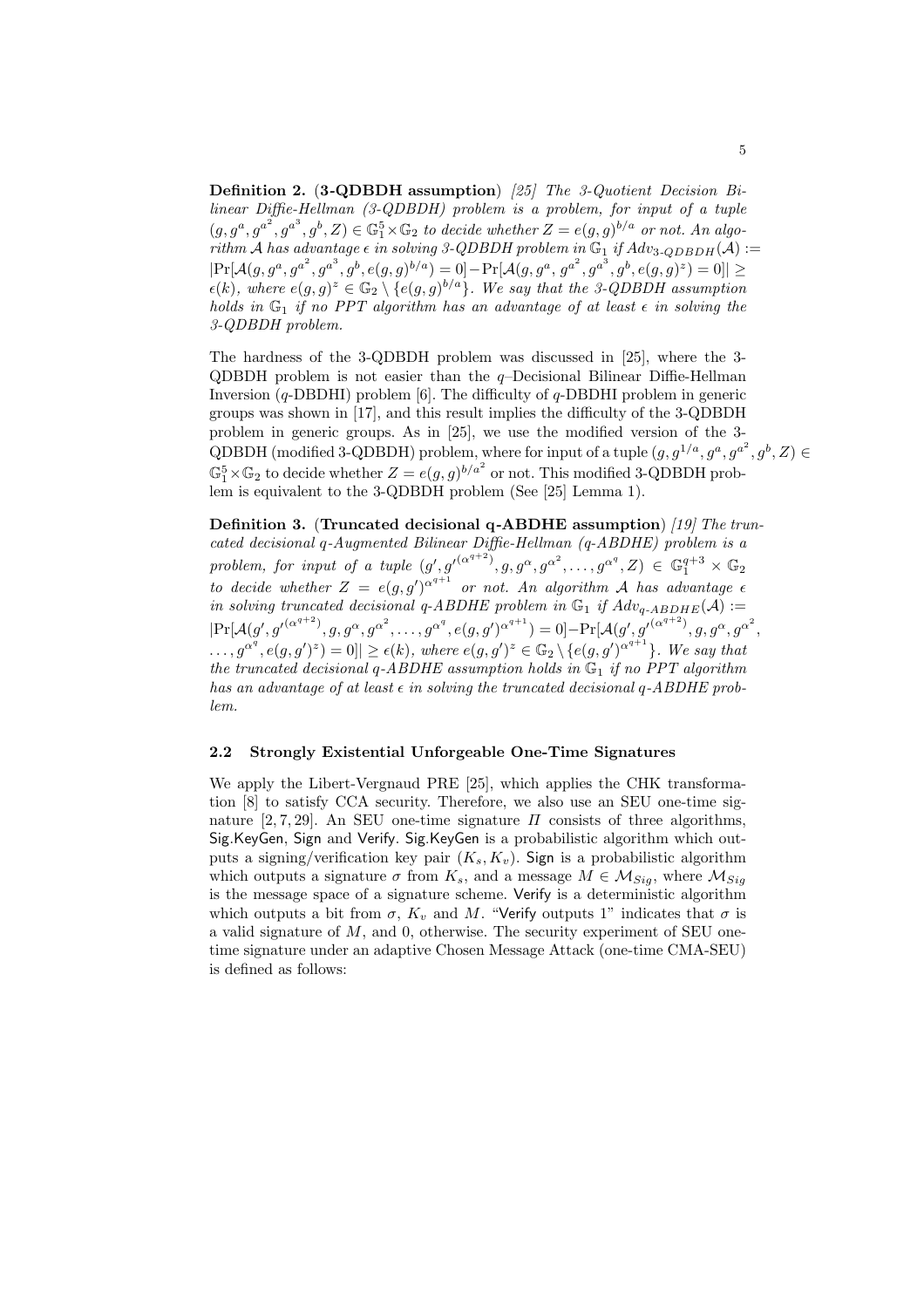**Definition 4.** *one-time CMA-SEU*

$$
Adv_{H,\mathcal{A}}^{one-time \quad CMA-SEU}(k) = \left| \Pr \left[ (K_s, K_v) \leftarrow \text{Sig.KeyGen}(1^k);
$$
  

$$
(M, State) \leftarrow \mathcal{A}(K_v); \sigma \leftarrow \text{Sign}(K_s, M); \ (M^*, \sigma^*) \leftarrow \mathcal{A}(K_v, \sigma, State);
$$
  

$$
(M^*, \sigma^*) \neq (M, \sigma); \text{Verify}(K_v, \sigma^*, M^*) = 1 \right|
$$

We say that a signature scheme is one-time CMA-SEU secure if the advantage  $Adv_{II,A}^{\text{one-time CMA-SEU}}(k)$  is negligible for any polynomial-time adversary *A*. Intuitively, an SEU one-time signature scheme is secure when an adversary *A* cannot issue a pair  $(M^*, \sigma^*)$  even if *A* has already obtained a signature of  $M^*$ .

## **3 Definitions of TR-PRE**

### **3.1 System operations of TR-PRE**

First, we define encryption levels (refer to [1]) as follows: A "first-level" ciphertext is a ciphertext which cannot be re-encrypted for another user. A "secondlevel" ciphertext is a ciphertext which can be re-encrypted into a first-level ciphertext using an appropriate re-encryption key. In this paper, we consider a single-hop scheme (such as [25]). A TR-PRE scheme *Π* consists of seven algorithms (Setup, KeyGen, Encrypt, TS-Release, RKGen, Re-Encrypt, Decrypt):

- Setup( $1^k$ ) : This algorithm takes as input the security parameter  $k$ , and returns the master public parameters *params*, the time server's public key  $TS_{\text{pub}}$ , and the time server's secret key  $ts_{\text{priv}}$ . We assume that *params* includes *T S*pub.
- KeyGen(*params*) : This algorithm takes as input *params*, and returns a public/secret key pair (*upk, usk*).
- TS-Release( $params, ts_{\text{priv}}, T$ ) : This algorithm takes as input  $params, ts_{\text{priv}},$  and a release time *T*, and returns a trapdoor *s<sup>T</sup>* .
- Encrypt(*params, upk, M, T*) : This algorithm takes as input *params*, a user's public key *upk*, a plaintext *M*, and *T*, and returns a second-level ciphertext *C* which can be transformed into a first-level ciphertext using an appropriate re-encryption key.
- $\mathsf{RKGen}(params, usk_i, upk_j)$  : This algorithm takes as input *params*, a user  $U_i$ 's secret key  $usk_i$ , and a user  $U_j$ 's public key  $upk_j$ , and returns a re-encryption key  $R_{ii}$ .
- Re-Encrypt( $params, R_{ij}, upk_i, C$ ) : This algorithm takes as input  $params, R_{ij}$ , and  $upk_i$ , and a second-level ciphertext *C* encrypted by  $upk_i$ , and returns a first-level re-encrypted ciphertext *C* which can be decrypted by  $usk<sub>i</sub>$ .
- Decrypt( $params, usk, s_T, C, T$ ) : This algorithm takes as input *params*,  $usk, s_T$ and *C*, and returns *M* or  $\perp$ .

6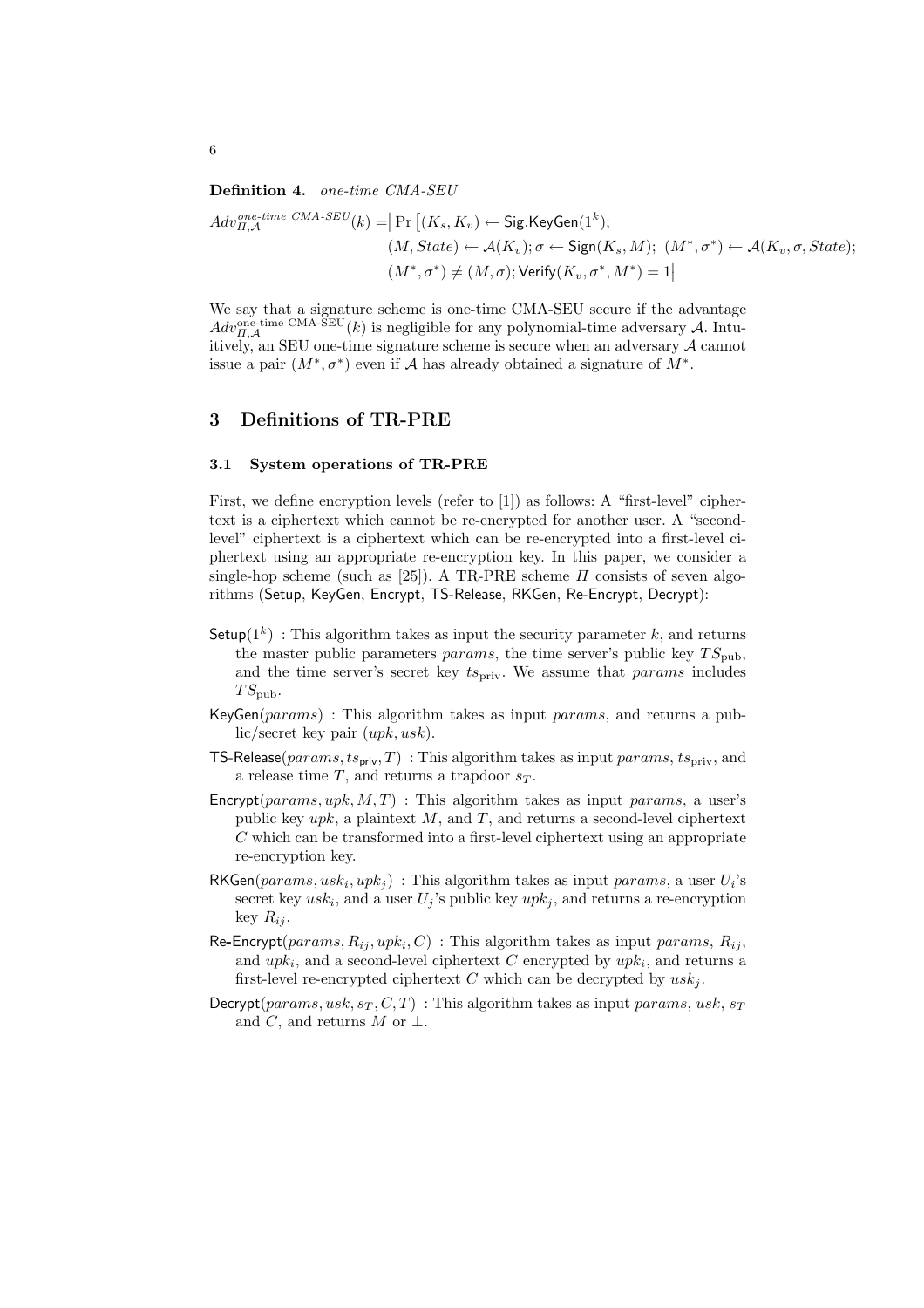#### **3.2 Security Requirements**

We define the chosen-ciphertext security of TR-PRE. This is naturally defined from the security definitions of TRE [10] and PRE [25]. Let (*upk<sup>∗</sup> , usk<sup>∗</sup>* ) be the challenge public/secret key. For other honest parties, keys are subscripted by *h* or *h'*. For corrupted parties, keys are subscripted by *c* or *c'*. As in [25], an adversary is given all re-encryption keys, except from the target user to a corrupted user.

**Oracles** :  $\mathcal{A}$  can issue re-encryption queries to the re-encryption oracle  $\mathcal{O}_{RE-ENC}$ , where for an input  $(upk_i, upk_j, C)$ , if either "*C* is a first-level ciphertext" or " $upk_j$  is a corrupted user and  $C = C^*$ ", then  $\mathcal{O}_{RE-ENC}$  returns  $\perp$ . Otherwise,  $\mathcal{O}_{RE\text{-}ENC}$  returns a re-encrypted ciphertext *C*'. *A* can issue decryption queries to the decryption oracle  $\mathcal{O}_{DEC}$ , where for an input  $(upk, C, T)$ , if either " $upk$ was not produced by KeyGen" or  $\lq(upk, C, T) = (upk^*, C^*, T^*)$ ", then  $\mathcal{O}_{DEC}$ returns *⊥*. In addition, if *C* is a first-level ciphertext derived from *C ∗* , and  $upk \in \{upk_h, upk_h\}$ , then  $\mathcal{O}_{DEC}$  returns *⊥*. Otherwise,  $\mathcal{O}_{DEC}$  returns a decryption result *M*. We assume that *C* is a first-level ciphertext, since a secondlevel decryption oracle is useless. More precisely,  $A$  with  $R_{hc}$  and  $R_{\ast h}$  (these are defined in the following experiment) can re-encrypt second-level ciphertexts.

We say that a (single-hop) TR-PRE scheme is *replayable chosen-ciphertext* (IND-RCCA) secure if the advantage is negligible for any polynomial-time adversary *A* in the following experiment.

## **Definition 5.** *IND-RCCA*

$$
Adv_{H,A}^{IND-RCCA}(k) = | \Pr \left[ (params, ts_{priv}) \leftarrow Setup(1^k); (upk^*, usk^*) \leftarrow KeyGen(params);
$$
  
\n
$$
(upk_h, usk_h) \leftarrow KeyGen(params); (upk_{h'}, usk_{h'}) \leftarrow KeyGen(params);
$$
  
\n
$$
(upk_c, usk_c) \leftarrow KeyGen(params); (upk_{c'}, usk_{c'}) \leftarrow KeyGen(params);
$$
  
\n
$$
Set \; Keys := \{upk^*, upk_h, upk_{h'}, (upk_c, usk_c), (upk_{c'}, usk_{c'})\}
$$
  
\n
$$
R_{c*} \leftarrow \text{RKGen}(params, usk_c, upk^*); R_{h*} \leftarrow \text{RKGen}(params, usk_h, upk^*);
$$
  
\n
$$
R_{ch} \leftarrow \text{RKGen}(params, usk^*, upk_h); R_{hc} \leftarrow \text{RKGen}(params, usk_h, upk_c);
$$
  
\n
$$
R_{ch} \leftarrow \text{RKGen}(params, usk_c, upk_h); R_{cc'} \leftarrow \text{RKGen}(params, usk_c, upk_{c'});
$$
  
\n
$$
R_{hh'} \leftarrow \text{RKGen}(params, usk_h, upk_{h'});
$$
  
\n
$$
Set \; ReK eys := \{R_{c*}, R_{h*}, R_{*h}, R_{hc}, R_{ch}, R_{cc'}, R_{hh'}\};
$$
  
\n
$$
(M_0^*, M_1^*, T^*, State) \leftarrow \mathcal{A}^{O_{RE-ENC}, O_{DEC}}(params, Keys, ReK eys, ts_{priv});
$$
  
\n
$$
\mu \stackrel{\$}{\leftarrow} \{0, 1\}; C^* \leftarrow \text{Encrypt}(params, upk^*, M_h^*, T^*);
$$
  
\n
$$
\mu' \leftarrow \mathcal{A}^{O_{RE-ENC}, O_{DEC}}(C^*, State); \mu = \mu' \right] - 1/2 |
$$

In this experiment, A does not have to access the timed-release trapdoor extraction oracle  $\mathcal{O}_{TS\text{-}Release}$  (defined in the IND-CTCA experiment), since  $\mathcal{A}$  is given  $ts_{\text{priv}}$ . IND-RCCA security guarantees that even if the appropriate trapdoor is given, non-legitimate users (who do not have an appropriate secret key) cannot decrypt a ciphertext. This suggests  $A$  is an "honest but curious" time server.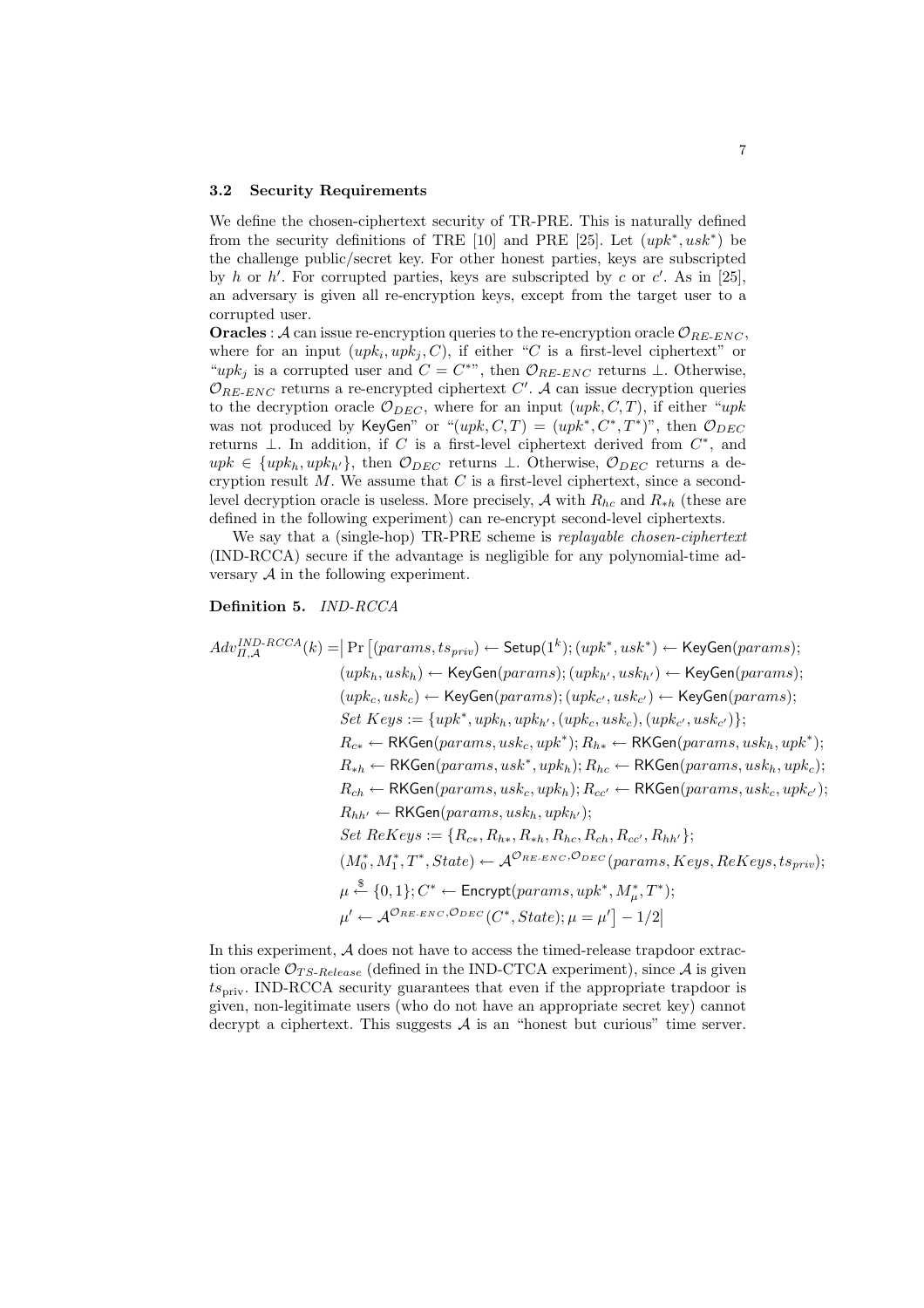As in [9, 25], we assume a static corruption model, which does not capture a scenario in which an adversary generates public/secret keys for all parties.

Next, we define *chosen-time period chosen-ciphertext* (IND-CTCA) security. *A* can issue key generation queries to the key generation oracle  $\mathcal{O}_{KeyGen}$ , where  $\mathcal{O}_{KeyGen}$  returns (*upk, usk*). *A* can issue re-encryption queries to the re-encryption key generation oracle  $\mathcal{O}_{RKGen}$ , where for an input  $(usk_i, upk_j)$ ,  $\mathcal{O}_{RKGen}$  returns  $R_{ij}$ . A can issue trapdoor extraction queries  $\mathcal{O}_{TS\text{-}Release}$ , where for an input time  $T$ ,  $\mathcal{O}_{TS\text{-}Release}$  returns a trapdoor  $s_T$ . Note that  $\mathcal A$  cannot query  $T^*$  to  $\mathcal{O}_{TS\text{-}Release}$ , where  $T^*$  is the challenge time. A can issue decryption queries to the decryption oracle  $\mathcal{O}_{DEC}$ , where for an input  $(\psi_k, C, T)$ , if either "*upk* was not produced by KeyGen" or " $(upk, C, T) = (upk^*, C^*, T^*)$ ", then  $\mathcal{O}_{DEC}$  returns  $\perp$ . Note that if *C* is a first-level ciphertext derived from *C ∗* , then the decryption oracle *ODEC* returns *⊥*. In our scheme, we can detect whether a first-level ciphertext *C* is derived from *C <sup>∗</sup>* or not, since a part of the ciphertext  $(C_1^*, C_3^*, C_4^*, C_5^*, \sigma^*, T^*)$  is also included in *C*. We say that a (singlehop) TR-PRE scheme is IND-CTCA-secure if the advantage is negligible for any polynomial-time adversary *A* in the following experiment.

**Definition 6.** *IND-CTCA*

$$
Adv_{H,A}^{IND-CTCA}(k) = |\Pr [(params, ts_{priv}) \leftarrow Setup(1^k);
$$
  
\n
$$
Set \ O := \{O_{KeyGen}, O_{RE-ENC}, O_{RKGen}, O_{DEC}, O_{TS\text{-}Release}\}
$$
  
\n
$$
(M_0^*, M_1^*, T^*, upk^*, State) \leftarrow A^{\circ}(params);
$$
  
\n
$$
\mu \stackrel{\$}{\leftarrow} \{0, 1\}; C^* \leftarrow \text{Encrypt}(params, upk^*, M_\mu^*, T^*);
$$
  
\n
$$
\mu' \leftarrow A^{\circ}(C^*, State); \mu = \mu'] - 1/2|
$$

IND-CTCA security guarantees that even if the appropriate secret key is given, *A* cannot decrypt a ciphertext before the appropriate trapdoor is released. This suggests  $A$  is a malicious user in this experiment.

The above two definitions are secure for a second-level ciphertext, since the challenge ciphertext is a second-level one. We can define experiments for a firstlevel ciphertext in an orthogonal manner. We omit the details of definitions, since they are similar to the Libert-Vergnaud definitions [25].

## **4 Proposed Scheme**

In this section, we propose our TR-PRE scheme. Our TR-PRE is based on the Libert-Vergnaud PRE [25], and the Gentry IBE [19].

## **Protocol 1.** *The proposed TR-PRE scheme*

 $\mathsf{Setup}(1^k)$  : Let  $n$  and  $m$  be polynomials in the security parameter  $k$ . Let  $(\mathbb{G}_1,\mathbb{G}_2)$ *be a bilinear group with prime order*  $p$ ,  $e : \mathbb{G}_1 \times \mathbb{G}_1 \to \mathbb{G}_2$  *a bilinear map*,  $g, u, v, h_1, h_2, h_3 \in \mathbb{G}_1$  generators,  $\mathcal{M} = \{0, 1\}^n$  a message space, and  $\mathcal{T} =$  $\{0,1\}^m$  *a* release time space. Select  $s \stackrel{\$}{\leftarrow} \mathbb{Z}_p^*$ , compute  $TS_{pub} = g^s$ , and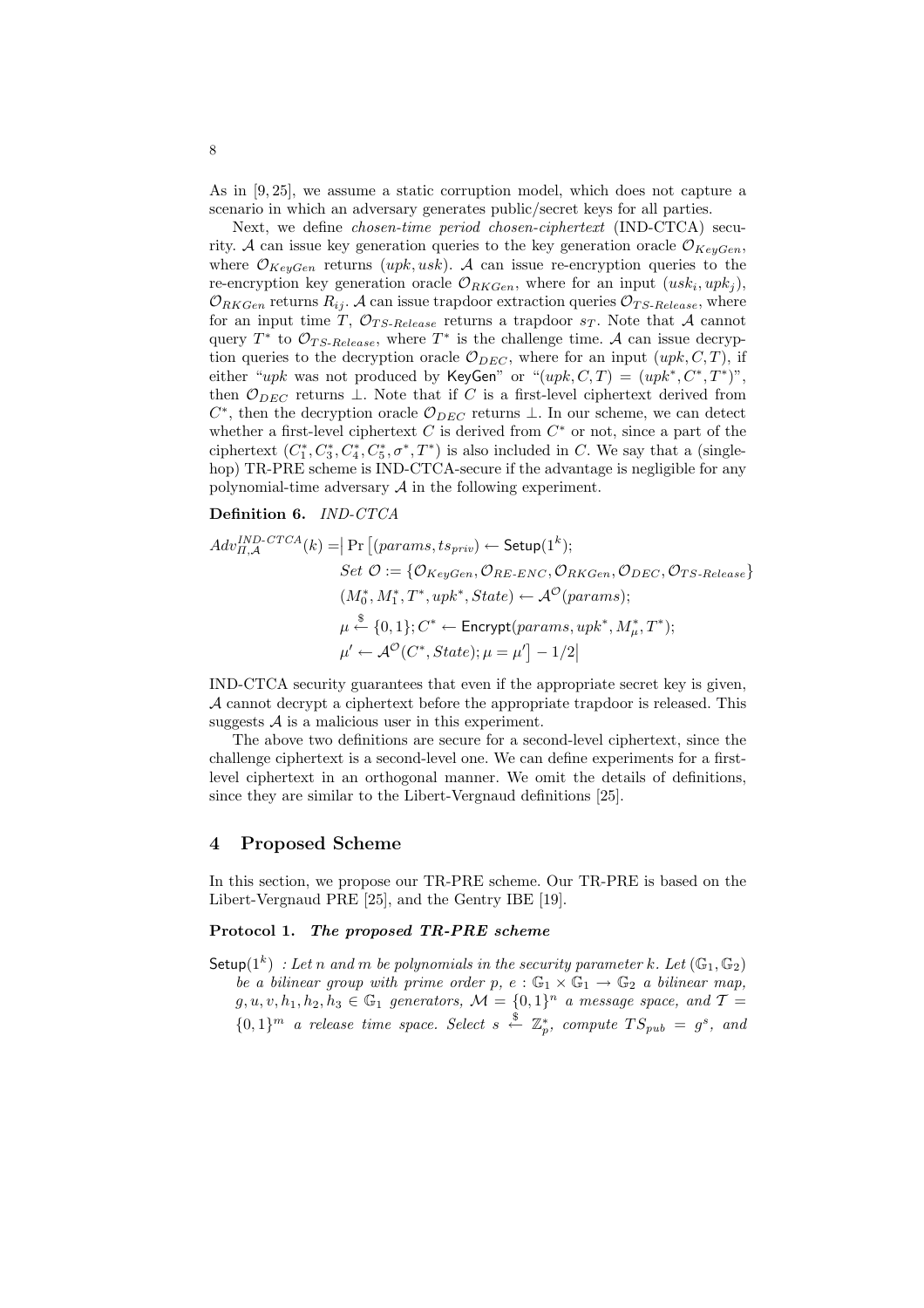$output \ ts_{priv} = s \ and \ params = (g, u, v, h_1, h_2, h_3, TS_{pub}, H_1, H_2), \ where$  $H_1: \{0,1\}^m \to \mathbb{Z}_p$  and  $H_2: \{0,1\}^* \to \mathbb{Z}_p$  are cryptographic hash functions.

- KeyGen(*params*) *: For a user*  $U_i$ , *choose*  $x_i \stackrel{\$}{\leftarrow} \mathbb{Z}_p$ , *compute*  $X_i = g^{x_i}$ , *and*  $output (upk_i, usk_i) = (X_i, x_i).$
- $\textsf{TS-Release}(params, ts_{\textsf{priv}}, T)$  *: For a release time*  $T \in \mathcal{T}$ *, choose*  $r_{T,1}, r_{T,2}, r_{T,3} \xleftarrow{\$}$  $\mathbb{Z}_p^*$ , compute  $s_T = ((r_{T,1}, (h_1 \cdot g^{-r_{T,1}})^{\frac{1}{s-H_1(T)}}), (r_{T,2}, (h_2 \cdot g^{-r_{T,2}})^{\frac{1}{s-H_1(T)}}), (r_{T,3}, (h_3 \cdot g^{-r_{T,3}})^{\frac{1}{s-H_1(T)}})$  $g^{-r_{T,3}}$  $\frac{1}{s - H_1(T)}$  ) ), and output  $s_T$ .
- $\mathsf{Encrypt}(params, upk_i, M, T)$  : Let  $upk_i = X_i$ . For  $M \in \mathcal{M}$  and  $T \in \mathcal{T}$ , choose  $r_1, r_2 \stackrel{\$}{\leftarrow} \mathbb{Z}_p$  and a one-time signature key pair  $(K_s, K_v) \leftarrow$  Sig.KeyGen $(1^k)$ , set  $C_1 := K_v$ , compute  $C_2 = X_i^{r_1}$ ,  $C_3 = M \cdot e(g, g)^{r_1} \cdot e(g, h_1)^{r_2}$ ,  $C_4 = (u^{K_v} \cdot$  $(v)^{r_1}, C_5 = (g^{-H_1(T)} \cdot TS_{pub})^{r_2}, C_6 = e(g,g)^{r_2}, C_7 = (e(g,h_2) \cdot e(g,h_3)^{\beta})^{r_2},$  $where \ \beta = H_2(C_3, C_5, C_6), \ and \ \sigma = \text{Sign}(K_s, (C_3, C_4, C_5, C_6, C_7, T)), \ and$ *output a second-level ciphertext*  $C = (C_1, C_2, C_3, C_4, C_5, C_6, C_7, \sigma, T)$ .
- $RKGen(params, usk_i, upk_j)$  : Let  $usk_i = x_i$  and  $upk_j = X_j$ . Compute  $R_{ij} =$  $X_j^{\frac{1}{x_i}} = g^{\frac{x_j}{x_i}}$ , and output  $R_{ij}$ .
- $\mathsf{Re\text{-}Encrypt}(params, R_{ij}, upk_i, C)$  *: Let*  $upk_i = X_i$ *. From a second-level cipher-* $\mathcal{I}_{\mathcal{C}}(c_1, c_2, c_3, c_4, c_5, c_6, c_7, \sigma, \mathcal{T})$ .<br>  $\mathcal{I}_{\mathcal{C}}(c_1, c_2, c_3, c_4, c_5, c_6, c_7, \sigma, \mathcal{T})$ . *Check*  $e(C_2, u^{C_1} \cdot v) \stackrel{?}{=} e(X_i, C_4)$  and Verify $(C_1, (C_3, C_4, C_5, C_6, C_7, T)) \stackrel{?}{=} 1$ . If well-formed, choose  $t \stackrel{\$}{\leftarrow} \mathbb{Z}_p$ , compute  $C_2' = X_i^t$ ,  $C_2'' = R_{ij}^{\frac{1}{t}}$ , and  $C_2''' = C_2^t$ , *and output a first-level ciphertext*  $C' = (C_1, C'_2, C''_2, C'''_2, C_3, C_4, C_5, C_6, C_7, \sigma, T)$ .

Decrypt(*params, usk, C, s<sup>T</sup>* ) *:*

 $\bf{In}$  the case of first-level ciphertext  $i$  : Let  $(C_1, C'_2, C''_2, C''_2, C_3, C_4, C_5, C_6, C_7, \sigma, T)$ *be a first-level ciphertext, and*  $s_T = ((r_{T,1}, h_{T,1}), (r_{T,2}, h_{T,2}), (r_{T,3}, h_{T,3}))$ *be the trapdoor of T. Check*  $e(C_2', C_2'') \stackrel{?}{=} e(X_j, g), e(C_2''', u^{C_1} \cdot v) \stackrel{?}{=}$  $e(C'_2, C_4), C_7 \stackrel{?}{=} e(C_5, h_{T,2}h_{T,3}^{\beta}) \cdot C_6^{r_{T,2}+r_{T,3}\beta},$  where  $\beta = H_2(C_3, C_5, C_6)$ , *and* Verify( $C_1$ ,  $(C_3, C_4, C_5, C_6, C_7, T)$ )  $\stackrel{?}{=}$  1*. If well-formed, compute* 

$$
e(C''_2, C'''_2)^{\frac{1}{x_j}} = e(g^{\frac{x_j}{tx_i}}, g^{tx_ir_1})^{\frac{1}{x_j}} = e(g, g)^{r_1},
$$
  
\n
$$
e(C_5, h_{T,1}) \cdot C_6^{r_{T,1}} = e((g^{-H_1(T)} \cdot TS_{pub})^{r_2}, (h_1 \cdot g^{-r_{T,1}})^{\frac{1}{s-H_1(T)}}) \cdot e(g, g)^{r_{T,1}r_2}
$$
  
\n
$$
= e(g, h_1)^{r_2}, \text{ and}
$$
  
\n
$$
C_3 / \{e(g, g)^{r_1} \cdot e(g, h_1)^{r_2}\} = M, \text{ and output } M.
$$

In the case of second-level ciphertext  $: Let (C_1, C_2, C_3, C_4, C_5, C_6, C_7, \sigma, T)$ *be a second-level ciphertext, and*  $s_T = ((r_{T,1}, h_{T,1}), (r_{T,2}, h_{T,2}), (r_{T,3}, h_{T,3}))$ be the trapdoor of T. Check  $e(C_2, u^{C_1} \cdot v) \stackrel{?}{=} e(X_i, C_4), C_7 \stackrel{?}{=} e(C_5, h_{T,2}h_{T,3}^{\beta})$ .  $C_6^{r_{T,2}+r_{T,3}\beta}$ , where  $\beta = H_2(C_3, C_5, C_6)$ , and  $\text{Verify}(C_1, (C_3, C_4, C_5, C_6, C_7, T)) \stackrel{?}{=}$ 1*. If well-formed, compute*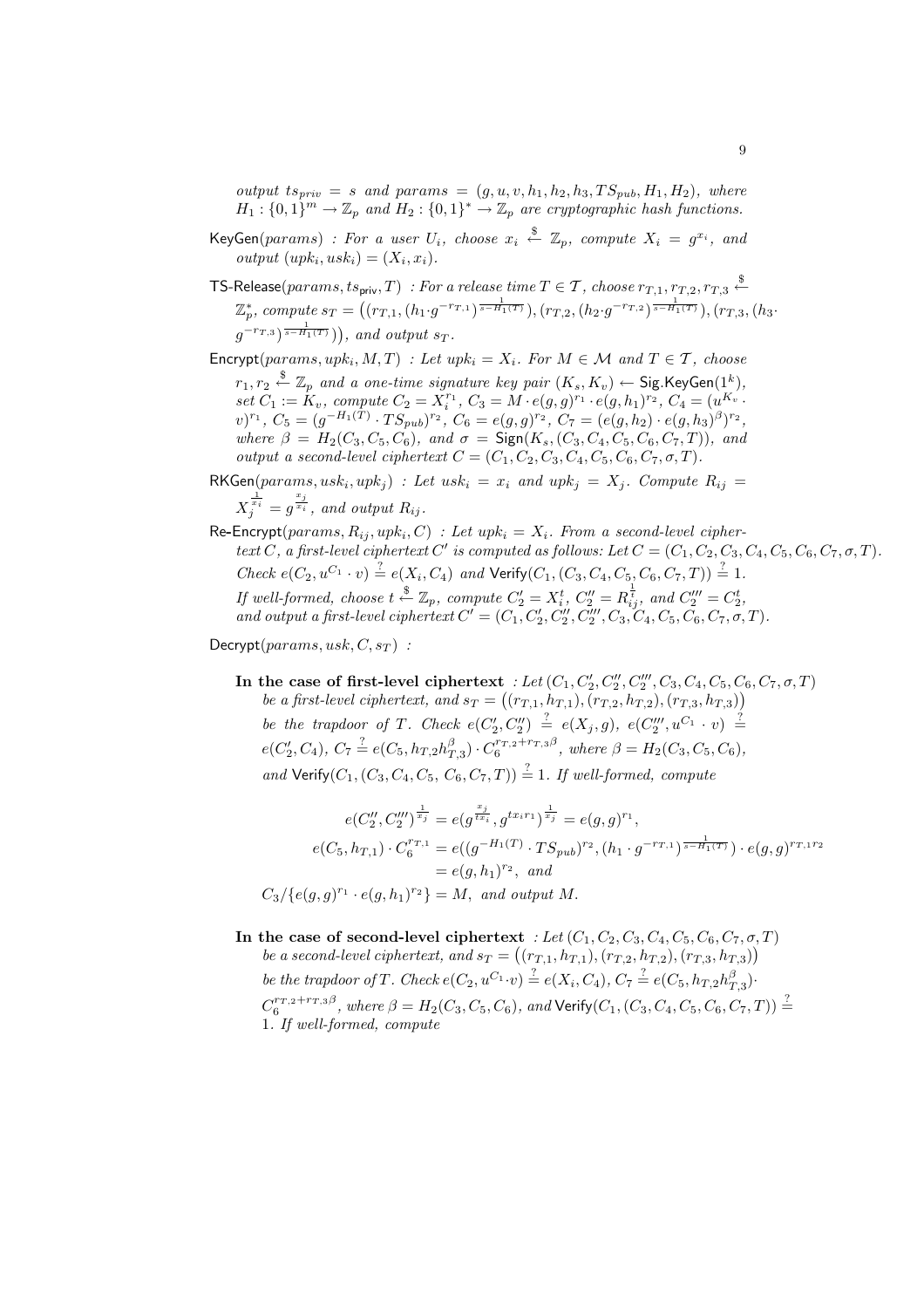$$
e(C_2, g)^{\frac{1}{x_i}} = e(X_i^{r_1}, g)^{\frac{1}{x_i}} = e(g, g)^{r_1},
$$
  
\n
$$
e(C_5, h_{T,1}) \cdot C_6^{r_{T,1}} = e((g^{-H_1(T)} \cdot TS_{pub})^{r_2}, (h_1 \cdot g^{-r_{T,1}})^{\frac{1}{s-H_1(T)}}) \cdot e(g, g)^{r_{T,1}r_2}
$$
  
\n
$$
= e(g, h_1)^{r_2}, \text{ and}
$$
  
\n
$$
C_3 / \{e(g, g)^{r_1} \cdot e(g, h_1)^{r_2}\} = M, \text{ and output } M.
$$

A first-level ciphertext can be computed directly: for an input (*param, upk<sup>j</sup>* =  $X_j, M, T$ ), choose  $t, r_1, r_2 \stackrel{\$}{\leftarrow} \mathbb{Z}_p^*$ , and a one-time signature key pair  $(K_s, K_v) \leftarrow$ Sig.KeyGen(1<sup>k</sup>), set  $C_1 := K_v$ , and compute  $C_2 = X_j^t$ ,  $C_2'' = g^{1/t}$ ,  $C_2''' = X_j^{r_1 t}$ ,  $C_3 = M \cdot e(g,g)^{r_1} \cdot e(g,h_1)^{r_2}, \ C_4 = (u^{K_v} \cdot v)^{r_1}, \ C_5 = (g^{-H_1(T)} \cdot TS_{\text{pub}})^{r_2},$  $C_6 = e(g, g)^{r_2}, C_7 = (e(g, h_2) \cdot e(g, h_3)^{\beta})^{r_2}$ , where  $\beta = H_2(C_3, C_5, C_6)$ , and  $\sigma =$  $Sign(K_s, (C_3, C_4, C_5, C_6, C_7, T))$ . Then  $C' = (C_1, C'_2, C''_2, C'''_2, C_3, C_4, C_5, C_6, C_7, \sigma, T)$ is a valid second-level ciphertext under  $U_j$ . We call this encryption "direct encryption method" (we use this in the proof of Theorem 1).

Intuitively,  $e(g, g)^{r_1}$  is computed from a PRE section, and  $e(g, h_1)^{r_2}$  is computed from a TRE section constructed by the Gentry IBE. Together with these elements, the cancel element  $e(g, g)^{r_1} \cdot e(g, g)^{r_2}$  can be computed.  $(C_3, C_5, C_6, C_7)$ is a ciphertext for a message  $M'$  of the Gentry IBE scheme, where  $M' :=$  $M \cdot e(g, g)^{r_1}$ , and  $(C_1, C_2, C_3, C_4)$  is a (part of) ciphertext for a message  $M''$ of the Libert-Vergnaud PRE scheme [25], where  $M'' := M \cdot e(g, h_1)^{r_2}$ .

## **5 Security Analysis**

**Theorem 1.** *Our TR-PRE scheme is IND-RCCA-secure if the modified 3-QDBDH assumption holds, and the underlying one-time signature scheme is SEU.*

*Proof.* This proof is similar to that of the Libert-Vergnaud PRE scheme. However, we cannot directly use the challenger of the Libert-Vergnaud PRE scheme in a black-box manner, since the signature part of our scheme is different from that of the Libert-Vergnaud PRE scheme. Therefore, we have to write down the detailed proof: Let  $(g, A_{-1} = g^{1/a}, A_1 = g^a, A_2 = g^{a^2}, B = g^b, Z$  be a modified 3-QDBDH instance. We construct an algorithm *B* that can decide whether  $Z = e(g, g)^{b/a^2}$  or not, by using an adversary *A* to break our TR-PRE scheme.

Before constructing  $\beta$ , we explain two cases, in which we can break SEU of underlying one-time signature scheme: Let  $C^* = (C_1^* = K_v^*, C_2^*, C_3^*, C_4^*, C_5^*, C_6^*, C_7^*, \sigma^*, T^*)$ be the challenge ciphertext. Let  $event_1$  be the event that  $A$  issues a decryption query  $(K_v^*, C_2', C_2'', C_2'', C_3, C_4, C_5, C_6, C_7, T)$ , where  $\mathsf{Verify}(K_v^*, (C_3, C_4, C_5, C_6, C_7, T))$  = 1. Let event<sub>2</sub> be the event that *A* issues a re-encryption query  $(K_v^*, C_2, C_3, C_4, C_5, C_6, C_7, T)$ , where  $Verify(K_v^*, (C_3, C_4, C_5, C_6, C_7, T)) = 1$ . If either event<sub>1</sub> or event<sub>2</sub> occurs, then we can construct an algorithm that breaks SEU of the underlying one-time signature scheme.

From now, we construct an algorithm  $\beta$  that outputs a random bit and aborts when either event<sub>1</sub> or event<sub>2</sub> occurs. *B* computes  $(K_s^*, K_v^*) \leftarrow$  Sig.KeyGen $(1^k)$ ,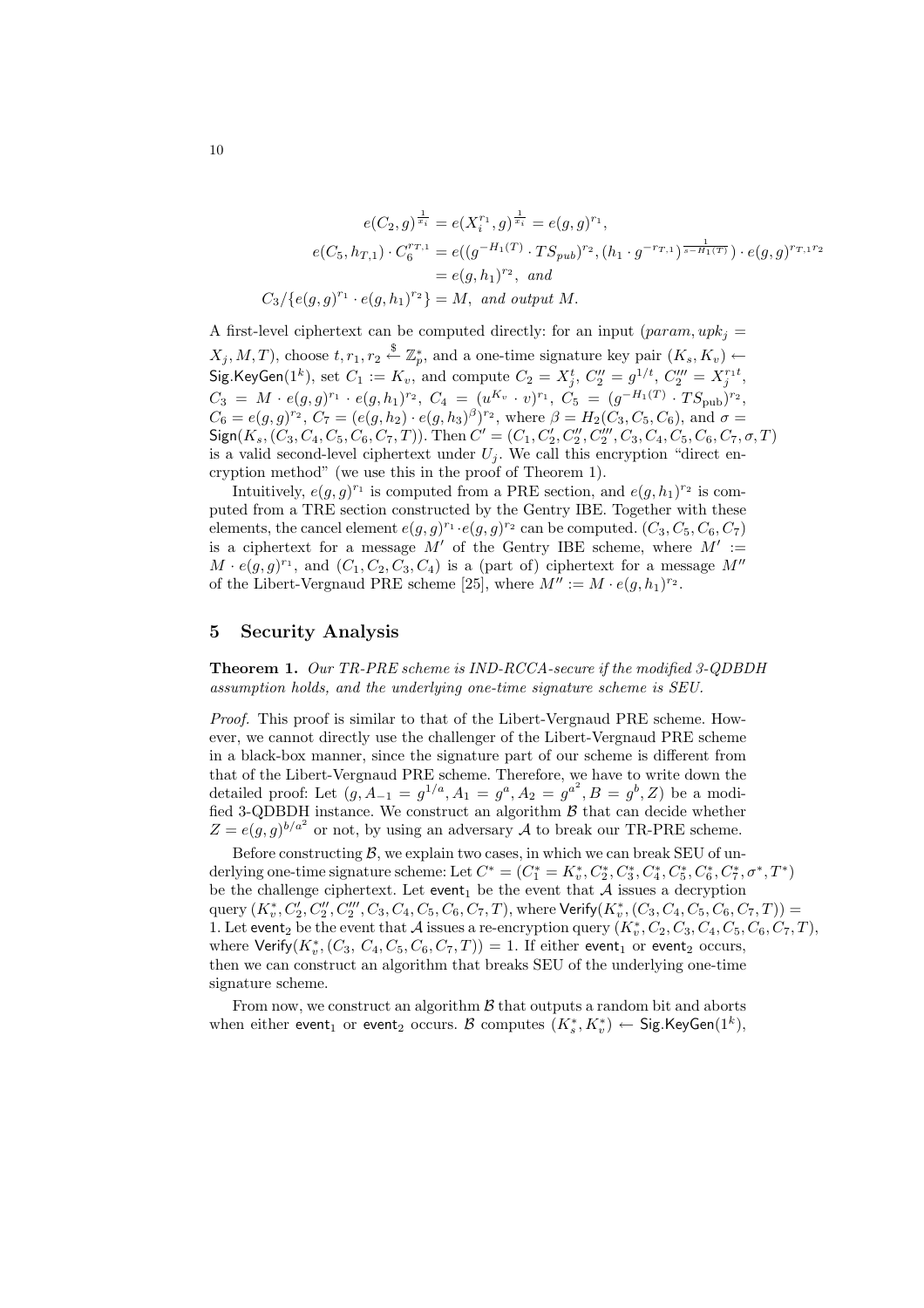chooses  $\alpha_1, \alpha_2 \stackrel{\$}{\leftarrow} \mathbb{Z}_p^*$ , and computes  $u := A_1^{\alpha_1} = g^{a\alpha_1}$  and  $v := A_1^{-\alpha_1 \cdot K_v^*} \cdot A_2^{\alpha_2} =$  $g^{-a\alpha_1 K_v^* + a^2\alpha_2}$ .  $u^{K_v} \cdot v = A_1^{\alpha_1 (K_v - K_v^*)}$  $A_1^{\alpha_1(K_v-K_v^*)} \cdot A_2^{\alpha_2}$  will appear in a part of a ciphertext. *B* chooses  $s \stackrel{\$}{\leftarrow} \mathbb{Z}_p$  as  $ts_{\text{priv}}$ , and  $h_1, h_2, h_3 \stackrel{\$}{\leftarrow} \mathbb{Z}_p$ , and computes  $TS_{\text{pub}} = g^s$ .

**Public/Secret Key Generation**: For the target user, *B* chooses *x ∗* \$*←* Z*p*, and computes  $upk^* = X^* := A_2^{x^*}$ . For an honest user  $U_h$  (also in the case of *U*<sub>*h*</sub><sup> $\prime$ </sup>), *B* chooses  $x_h \stackrel{\$}{\leftarrow} \mathbb{Z}_p$ , and computes  $upk_h = X_h := A_1^{x_h}$ . For a corrupted user  $U_c$  (also in the case of  $U_{c'}$ ),  $\beta$  chooses  $x_c \stackrel{\$}{\leftarrow} \mathbb{Z}_p$  as  $usk_c$ , and computes  $upk_c = X_c := g^{x_c}.$ 

**Re-encryption Key Generation**: For  $R_{c*}$ ,  $\beta$  can compute  $R_{c*} = (X^*)^{1/x_c}$ , since B knows  $usk_c = x_c$ . For  $R_{h*}$ , B can compute  $R_{h*} = A_1^{x^*/x_h} = g^{x^*a^2/(x_ha)}$ . For  $R_{*h}$ ,  $\beta$  can compute  $R_{*h} = A_{-1}^{x_h/x^*} = g_{x_h}^{x_h/a'(x^*a^2)}$ . Note that  $R_{h*}$  and  $R_{*h}$ are valid re-encryption keys, since  $usk^* = x^*a^2$  and  $usk_h = x_ha$ . For  $R_{hc}, \mathcal{B}$  can compute  $R_{hc} = A_{-1}^{x_c/x_h} = g^{x_c/(x_h a)}$ . For  $R_{ch}$ ,  $\beta$  can compute  $R_{ch} = A_1^{x_h/x_c} =$  $g^{x_h a/x_c}$ . For  $R_{cc'}$ ,  $\beta$  can compute  $R_{cc'} = g^{x_c/x_{c'}}$ , since  $\beta$  knows  $usk_c = x_c$  and  $usk_{c'} = x_{c'}$ . For  $R_{hh'}$ ,  $\beta$  can compute  $R_{hh'} = g^{x_{h'}/x_h} = g^{x_{h'}a/(x_ha)}$ .

From the above considerations, *B* can send  $params = (g, u, v, h_1, h_2, h_3, TS_{\text{pub}}, H_1, H_2)$ ,  $Keys, ReKeys, and ts<sub>priv</sub> to A, where  $Keys := \{upk^*, upk_h, upk_{h'}, (upk_c, usk_c), (upk_{c'}, usk_{c'})\}$$  $\text{and } ReKeys := \{R_{c*}, R_{h*}, R_{*h}, R_{hc}, R_{ch}, R_{cc'}, R_{hh'}\}.$ 

- $-$  If *A* issues  $\mathcal{O}_{RE-ENC}$  with an input  $(upk_i, upk_j, C)$ , where  $C = (C_1, C_2, C_3)$  $C_3, C_4, C_5, C_6, C_7, \sigma, T$  is a second-level ciphertext, we consider the following three cases:
	- **-** *i* is the target user and *j* is an honest user :  $\beta$  simply re-encrypts *C* by using  $R<sub>∗h</sub>$ .
	- **-** *i* **is not the target user and** *j* **is an honest user** : *B* simply re-encrypts *C* by using  $R_{hh}$  or  $R_{ch}$ .
	- **-** *i* is the target user and *j* is a corrupted user : If  $C_1 = K_v^*$  (event<sub>2</sub>), then *B* outputs a random bit, and aborts. Otherwise, *B* computes  $C_2^{1/x^*} =$  $((X^*)^{r_1})^{1/x^*} = A_2^{r_1}$ . Now  $C_4 = (u^{K_v} \cdot v)^{r_1} = (A_1^{\alpha_1(K_v - K_v^*)})^{r_2}$  $A_1^{(\alpha_1(K_v-K_v^*))}\cdot A_2^{\alpha_2})^{r_1}$ . Therefore,  $A_1^{r_1} = g^{ar_1} = (C_4/(C_2^{1/x^*})^{\alpha_2})^{1/(\alpha_1(K_v - K_v^*))}$  holds. B chooses  $t, r_2 \stackrel{\$}{\leftarrow}$  $\mathbb{Z}_p$ , sets  $\tilde{t} := at/x_c$ , and computes  $C'_2 = A_1^t = g^{at} = g^{x_c \cdot at/x_c} = g^{x_c \cdot \tilde{t}}$  $X_c^{\tilde{t}}, C_2'' = A_{-1}^{x_c/t} = g^{x_c/a t} = g^{1/\tilde{t}}, \text{and } C_2''' = \{ (C_4/(C_2^{1/x^*})^{\alpha_2})^{1/(\alpha_1(K_v - K_v^*))} \}^t =$  $g^{ar_1t} = g^{r_1x_c\tilde{t}} = (X_c^{r_1})^t$ . Note that we use the direct encryption method.
- When *A* issues  $\mathcal{O}_{DEC}$  with an input  $(\psi_k, C, T)$ , where *C* is a first-level ciphertext under  $upk_j$ , then if *C* is ill-formed, *B* returns *⊥*. If  $upk_j = upk_c$ , then  $\mathcal B$  can decrypt  $C$ , since  $\mathcal B$  knows  $usk_c$ . We consider the remaining two cases as follows:

- j is an honest user : Since  $X_j = g^{ax_j}$ ,  $e(C''_2, C'''_2) = e(X_j, g)^{r_1} = e(g, g)^{ar_1x_j}$ hold. In addition,  $C_4 = (u^{K_v} \cdot v)^{r_1} = (A_1^{\alpha_1(K_v - K_v^*)})^{r_2}$  $A_1^{\alpha_1(K_v - K_v^*)} \cdot A_2^{\alpha_2}$ <sup>*r*<sub>1</sub></sup> =  $g^{a\alpha_1 r_1(K_v - K_v^*)}$ .  $g^{a^2\alpha_2r_1}$  holds. Therefore  $\left(\frac{e(C_4, A_{-1})}{e(C_2'', C_2''')^{\alpha_2/x_j}}\right)^{\frac{1}{\alpha_1(K_v - K_v^*)}} = e(g, g)^{r_1}$  holds. By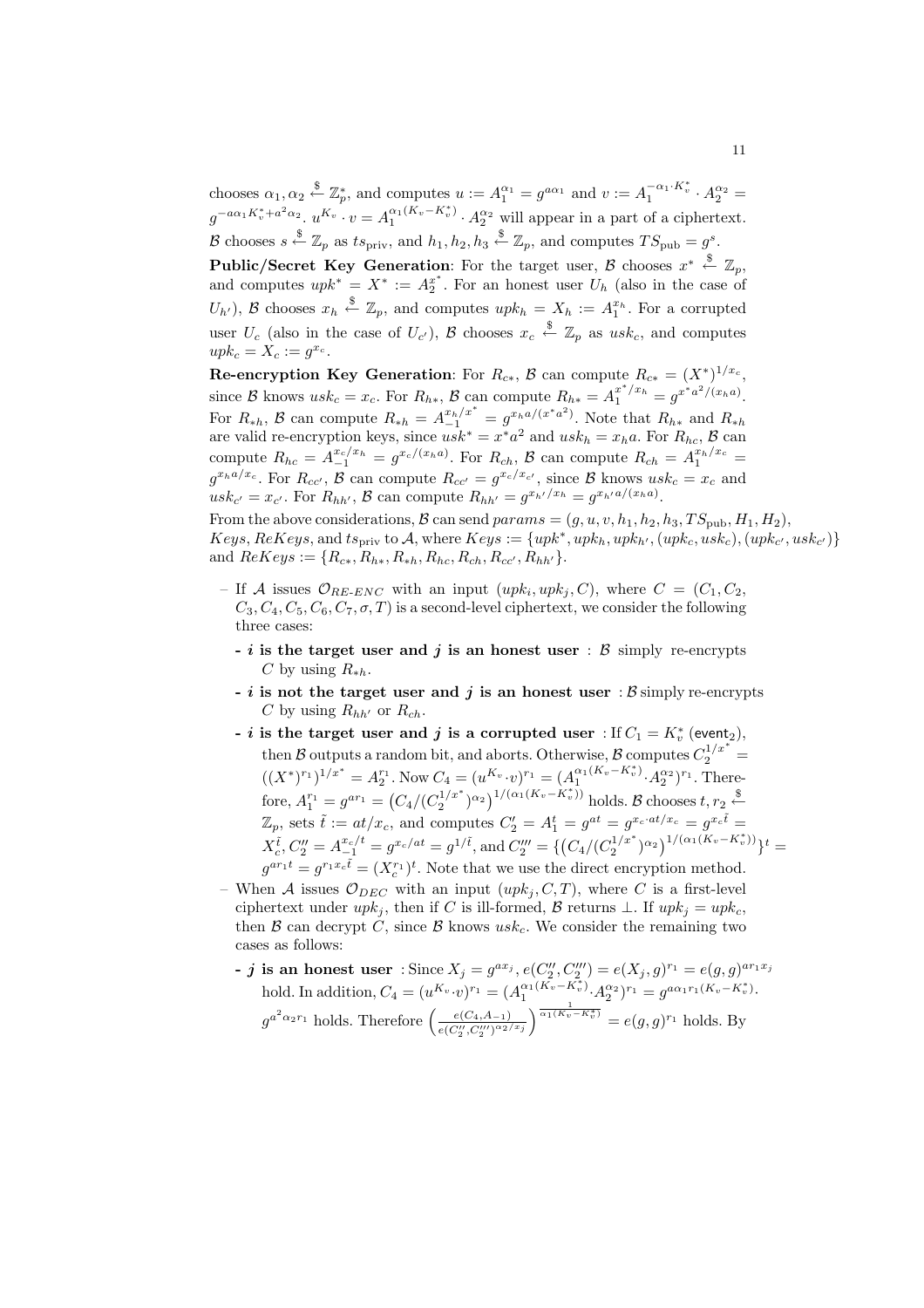using  $x_j$ ,  $\beta$  can compute  $e(g, g)^{r_1}$ . In addition,  $\beta$  can compute  $s_T$ , and  $e(g, h_1)^{r_2}$  from  $(C_5, C_6, C_7)$ . *B* returns  $M = C_3 / \{e(g, g)^{r_1} \cdot e(g, h_1)^{r_2}\}$  to *A*.

**-** *j* is the target user : If  $C_1 = K_v^*$  (event<sub>1</sub>), then *B* outputs a random bit, and aborts. Now  $X_j = g^{x^*a^2}$ . Therefore,  $e(C''_2, C'''_2) = (e, X_j, g)^{r_1} =$  $e(g,g)^{a^2r_1x^*}$  hold. Since  $C_4 = g^{a\alpha_1r_1(K_v - K_v^*)} \cdot g^{a^2\alpha_2r_1}$  holds,  $e(C_4,g)$  =  $e(g,g)^{a\alpha_1r_1(K_v-K_v^*)} \cdot e(g,g)^{a^2\alpha_2r_1}$  holds. Therefore  $\left(\frac{e(C_4,g)}{e(GU,GU)(\alpha)}\right)$  $\frac{e(C_4,g)}{e(C'',C''_2)^{\alpha_2/x_j}}\bigg)^{\frac{1}{\alpha_1(K_v-K_v^*)}} =$  $e(g,g)^{ar_1}$  holds. In addition,  $e(C_4, A_{-1}) = e(g,g)^{\alpha_1 r_1(K_v - K_v^*)} \cdot e(g,g)^{a \alpha_2 r_1}$ holds. *B* computes  $\left(\frac{e(g,g)^{\alpha_1 r_1(K_v-K_v^*)} \cdot e(g,g)^{\alpha_2 r_1}}{(e(g,g)^{\alpha_1})^{\alpha_2}}\right)$  $(e(g,g)^{ar_1})^{\alpha_2}$  $\int_{0}^{\frac{1}{\alpha_1(K_v-K_v^*)}} e(g,g)^{r_1}$ . In addition,  $\mathcal{B}$  can compute  $s_T$ , and  $e(g, h_1)^{r_2}$  from  $(C_5, C_6, C_7)$ .  $\mathcal{B}$  returns  $M = C_3 / \{e(g, g)^{r_1} \cdot e(g, h_1)^{r_2}\}\$ to *A*.

**Challenge:** *A* sends  $(M_0^*, M_1^*, T^*)$  to *B*. *B* chooses  $r_2^* \xleftarrow{\$} \mathbb{Z}_p$ , sets  $C_1^* = K_v^*$ , and computes  $C_2^* = B^{x^*}, C_3 = M_{\mu}^* \cdot Z \cdot e(g, h_1)^{r_2^*}, C_4^* = B^{\alpha_2}, C_5^* = (g^{-H_1(T^*)}).$  $TS_{\text{pub}})^{r_2^*}, C_6 = e(g, g)^{r_2^*}, \text{ and } C_7 = e(g, h_2)^{r_2^*} \cdot e(g, h_3)^{r_2^* \beta}, \text{ where } \beta = H_2(C_3^*, C_5^*, C_6^*),$ and  $\sigma^* = \text{Sign}(K_s^*, (C_3^*, C_4^*, C_5^*, C_6^*, C_7^*, T^*))$ . When  $Z = e(g, g)^{b/a^2}$ ,  $C^* = (C_1^*,$  $C_2^*, C_3^*, C_4^*, C_5^*, C_6^*, C_7^*, \sigma^*, T^*$  is a valid ciphertext of  $M_\mu^*$  with  $r_1^* := b/a^2$ . Otherwise, if *Z* is a random value,  $M^*_{\mu}$  is perfectly hidden by *Z*. Therefore, *B* decides  $Z = e(g, g)^{b/a^2}$  when  $\mu' = \mu$ , and *Z* is a random value, otherwise.

**Theorem 2.** *Our TR-PRE scheme is IND-CTCA-secure if the truncated decisional q-ABDHE assumption holds.*

*Proof.* This proof clearly holds, since we can use the challenger of the Gentry IBE scheme  $C$  in a black-box manner, and the Gentry IBE scheme is secure under the truncated decisional  $q$ -ABDHE assumption. More precisely, the simulator  $\beta$ chooses all PRE-related parameters (incl. all user's secret keys), and can use *C* when  $\mathcal{O}_{TS\text{-}Release}$  and  $\mathcal{O}_{DEC}$  are issued by *A*. Note that *B* can decrypt  $(C, T)$  if an element (canceled by the TRE section)  $e(g, h_1)^{r_2}$  is computed by  $\mathcal{C}$ , since  $\mathcal{B}$ knows all user's secret keys. For the challenge phase,  $\mathcal{B}$  can set  $((M'_0)^*, (M'_1)^*) :=$  $(M_0^* \cdot e(g,g)^{r_1^*}, M_1^* \cdot e(g,g)^{r_1^*})$  as the challenge message, and sends this to *C*. *B* can compute the challenge ciphertext  $C^*$  to add the PRE section into the challenge ciphertext of the IBE scheme given by  $\mathcal{C}$ . Note that  $\mathcal{B}$  cannot decrypt the challenge ciphertext  $C^*$ , since the TRE part of the  $C^*$  is the challenge ciphertext of the Gentry IBE scheme.  $\beta$  outputs  $\mu'$  to  $\mathcal C$  as the guessing bit, where  $\mu'$  is the output result of the IND-CTCA adversary  $\mathcal{A}$ .

Note that the above proofs only cover a second-level ciphertext, since the challenge ciphertext is a second-level one. As in [25], we can prove the security of the first-level ciphertext in the IND-RCCA (resp. IND-CTCA) experiment in the same manner as the proof of Theorem 1 (resp. Theorem 2).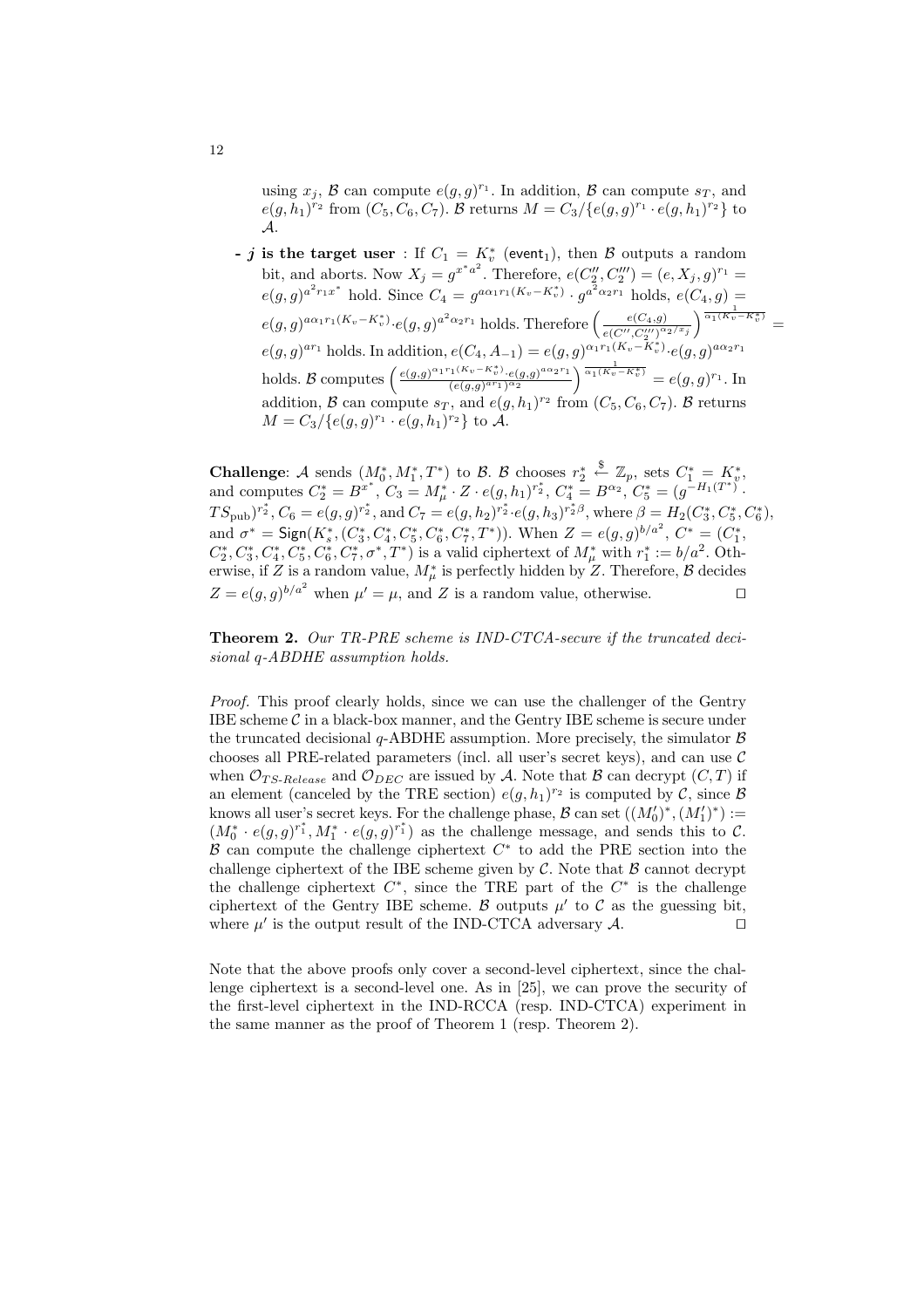## **6 Conclusion**

In this paper, for the first time we propose a TR-PRE scheme. Even if the proxy transformation is applied to a TRE ciphertext, the release time is still effective. Our construction is based on the Libert-Vergnaud PRE [25] and the Gentry IBE [19]. We modified Nakai et al.'s construction [28] (which is a generic construction of TRE) to combine PRE and TRE. Our work is valuable in adding an access control function into encrypted (and re-encrypted) data itself. This feature is suitable for data management in cloud computing environments.

## **Acknowledgements**

The authors would like to thank anonymous reviewers of ProvSec 2010 for their invaluable comments. The first author Keita Emura is supported by the Center for Highly Dependable Embedded Systems Technology as a Postdoc researcher.

## **References**

- 1. Giuseppe Ateniese, Kevin Fu, Matthew Green, and Susan Hohenberger. Improved proxy re-encryption schemes with applications to secure distributed storage. *ACM Trans. Inf. Syst. Secur.*, 9(1):1–30, 2006.
- 2. Mihir Bellare and Sarah Shoup. Two-tier signatures, strongly unforgeable signatures, and fiat-shamir without random oracles. In *Public Key Cryptography*, pages 201–216, 2007.
- 3. John Bethencourt, Amit Sahai, and Brent Waters. Ciphertext-policy attributebased encryption. In *IEEE Symposium on Security and Privacy*, pages 321–334, 2007.
- 4. Matt Blaze, Gerrit Bleumer, and Martin Strauss. Divertible protocols and atomic proxy cryptography. In *EUROCRYPT*, pages 127–144, 1998.
- 5. Rakeshbabu Bobba, Joe Muggli, Meenal Pant, Jim Basney, and Himanshu Khurana. Usable secure mailing lists with untrusted servers. In *IDtrust*, pages 103–116, 2009.
- 6. Dan Boneh and Xavier Boyen. Efficient selective-ID secure identity-based encryption without random oracles. In *EUROCRYPT*, pages 223–238, 2004.
- 7. Dan Boneh and Xavier Boyen. Short signatures without random oracles and the SDH assumption in bilinear groups. *J. Cryptology*, 21(2):149–177, 2008.
- 8. Ran Canetti, Shai Halevi, and Jonathan Katz. Chosen-ciphertext security from identity-based encryption. In *EUROCRYPT*, pages 207–222, 2004.
- 9. Ran Canetti and Susan Hohenberger. Chosen-ciphertext secure proxy reencryption. In *ACM Conference on Computer and Communications Security*, pages 185–194, 2007.
- 10. Julien Cathalo, Benoît Libert, and Jean-Jacques Quisquater. Efficient and noninteractive timed-release encryption. In *ICICS*, pages 291–303, 2005.
- 11. Konstantinos Chalkias, Dimitrios Hristu-Varsakelis, and George Stephanides. Improved anonymous timed-release encryption. In *ESORICS*, pages 311–326, 2007.
- 12. Jung Hee Cheon, Nicholas Hopper, Yongdae Kim, and Ivan Osipkov. Timed-release and key-insulated public key encryption. In *Financial Cryptography*, pages 191– 205, 2006.